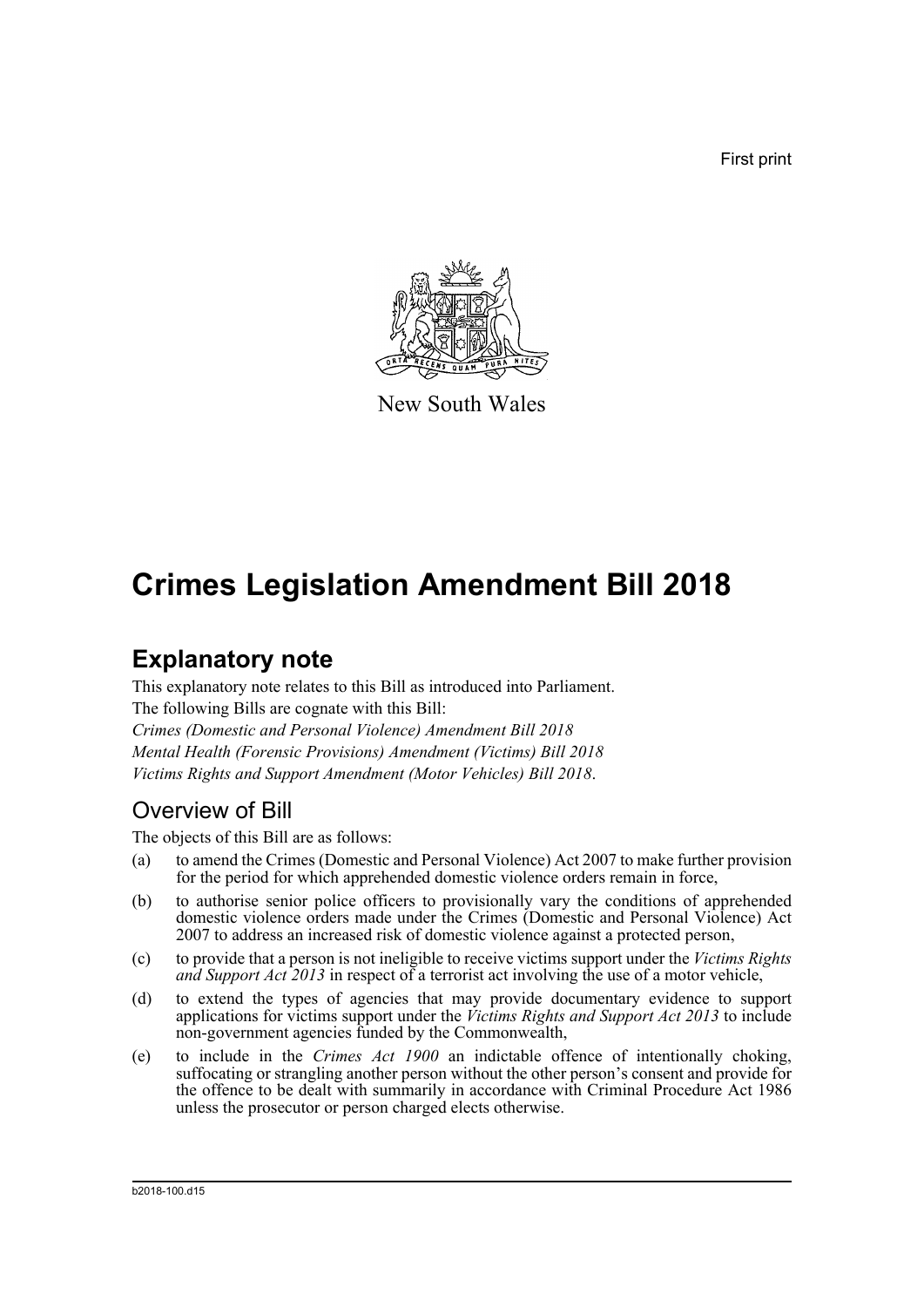## Outline of provisions

**Clause 1** sets out the name (also called the short title) of the proposed Act. **Clause 2** provides for the commencement of the proposed Act.

### **Schedule 1 Amendment of Crimes (Domestic and Personal Violence) Act 2007 No 80**

**Schedule 1 [2]** provides that the default period for an apprehended domestic violence order that relates to a defendant who is 18 years of age or older is 2 years and the default period for an apprehended domestic violence order that relates to a defendant who is under 18 years of age is 1 year. An application is taken to be for the default period although the applicant can seek a different period (including an indefinite period if the defendant is 18 years of age or older). A period longer than the default period can only be sought in certain circumstances and an applicant must provide reasons for seeking the longer period.

**Schedule 1 [3]** authorises senior police officers to vary apprehended domestic violence orders and interim apprehended domestic violence orders relating to a defendant who is aged 16 years or older, but only if there has been a change in circumstances since the relevant existing order was made, resulting in an increased risk to the safety of the protected person that requires an urgent response, and only if the variation does not decrease the protection afforded to the protected person. That variation operates provisionally, until a court makes a determination on the variation, or for 28 days if no court determination is made in that time.

**Schedule 1 [4]** amends a section that provides for the duration of all final apprehended violence orders, so that it applies only to apprehended personal violence orders, as a consequence of proposed section 79A, which makes further provision for the duration of apprehended domestic violence orders.

**Schedule 1 [5]** inserts proposed sections 79A–79C.

**Proposed section 79A** provides that the default period for an apprehended domestic violence order that relates to a defendant who is 18 years of age or older is 2 years and the default period for an apprehended domestic violence order that relates to a defendant who is under 18 years of age is 1 year. A court may specify a different period if it is of the opinion that the different period is sufficient.

**Proposed section 79B** provides that a court may specify that an apprehended domestic violence order made against a person who is 18 years of age or older remains in force for an indefinite period if, after considering certain matters, the court is satisfied that there are circumstances giving rise to a significant and ongoing risk of death or serious physical or psychological harm to the protected person or any dependants of the protected person and that risk cannot be adequately mitigated by an order of limited duration.

**Proposed section 79C** provides for apprehended domestic violence orders made against a defendant who has been sentenced to, or is serving, a term of imprisonment for a domestic violence offence against the protected person to remain in force for the duration of that person's sentence for the relevant domestic violence offence and either an additional 2 years after the sentence ends or any other additional period after the sentence ends that is specified in the order by the court.

**Schedule 1 [1]** makes a consequential amendment to a section about the making of apprehended violence orders if a person pleads guilty to, or is found guilty of, a serious offence to provide that, in the case of an apprehended domestic violence order, the period of the order is to be determined in accordance with proposed section 79C.

**Schedule 1 [6]** makes savings and transitional provisions consequent on the enactment of the proposed Act.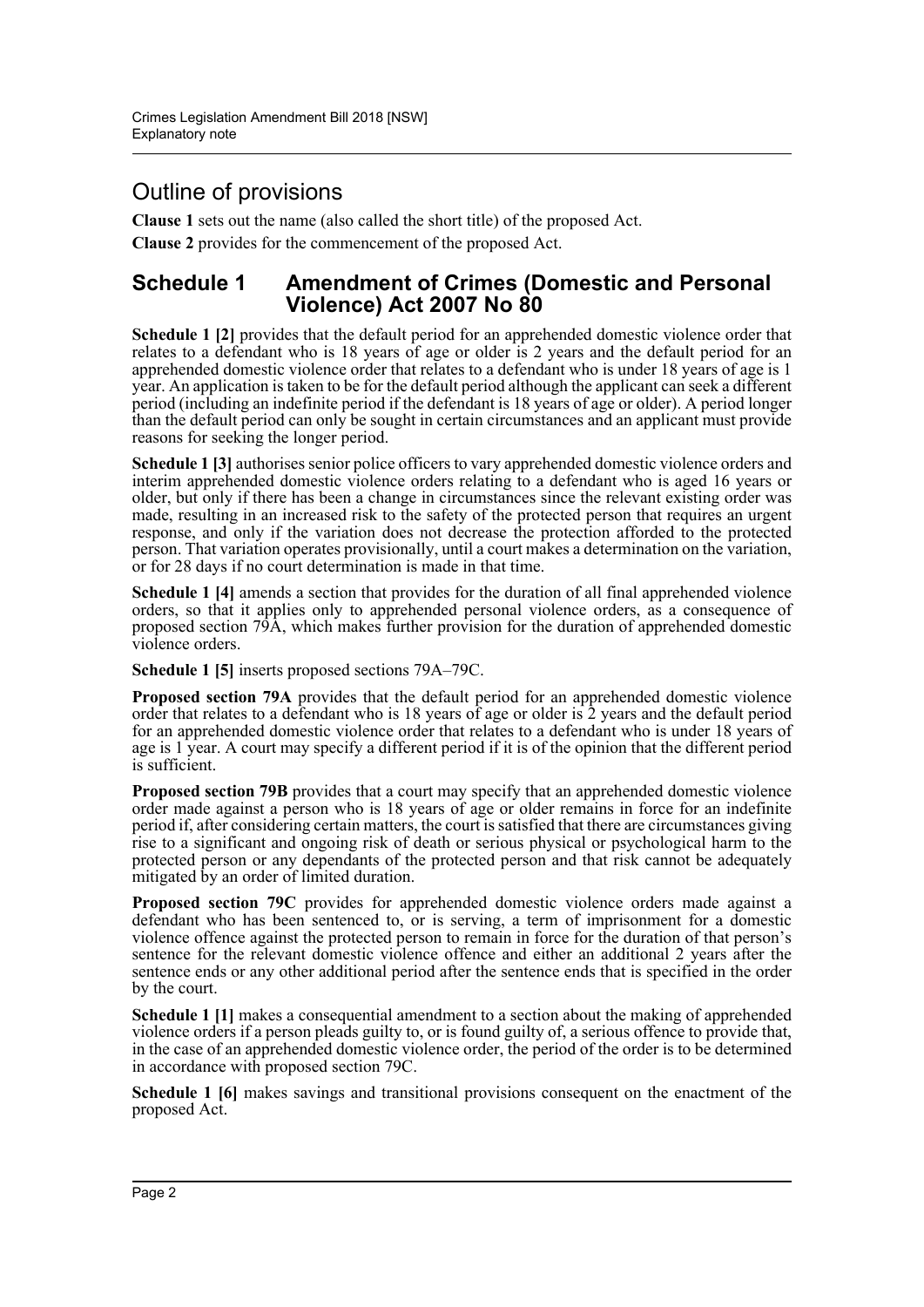#### **Schedule 2 Amendment of Victims Rights and Support Act 2013 No 37**

**Schedule 2 [1] and [3]** create an exception to the general rule that a person is not eligible to receive victims support under the *Victims Rights and Support Act 2013* in respect of an act of violence relating to a motor accident. A victim will be eligible (if otherwise qualified) for victims support where the act of violence relating to a motor accident was a terrorist act.

**Schedule 2 [2]** has the effect that an uncommenced amendment to the *Victims Rights and Support Act 2013* that allows a report of an agency that provides support services to victims of crime to be accepted as part of the documentary evidence supporting applications for victims support commences will, when it commences, extend to non-government agencies that are funded by the Commonwealth to provide support services to victims of crime.

### **Schedule 3 Amendments relating to offence of strangulation**

**Schedule 3.1** amends the *Crimes Act 1900* to create a further indictable offence of choking, suffocating or strangling another person. A person will be guilty of the offence if the person intentionally chokes, suffocates or strangles another person without the other person's consent. The maximum penalty will be imprisonment for 5 years.

**Schedule 3.2** makes a consequential amendment to the *Criminal Procedure Act 1986* to provide that the additional indictable offence of strangulation is to be dealt with summarily under that Act unless the prosecutor or person charged elects otherwise.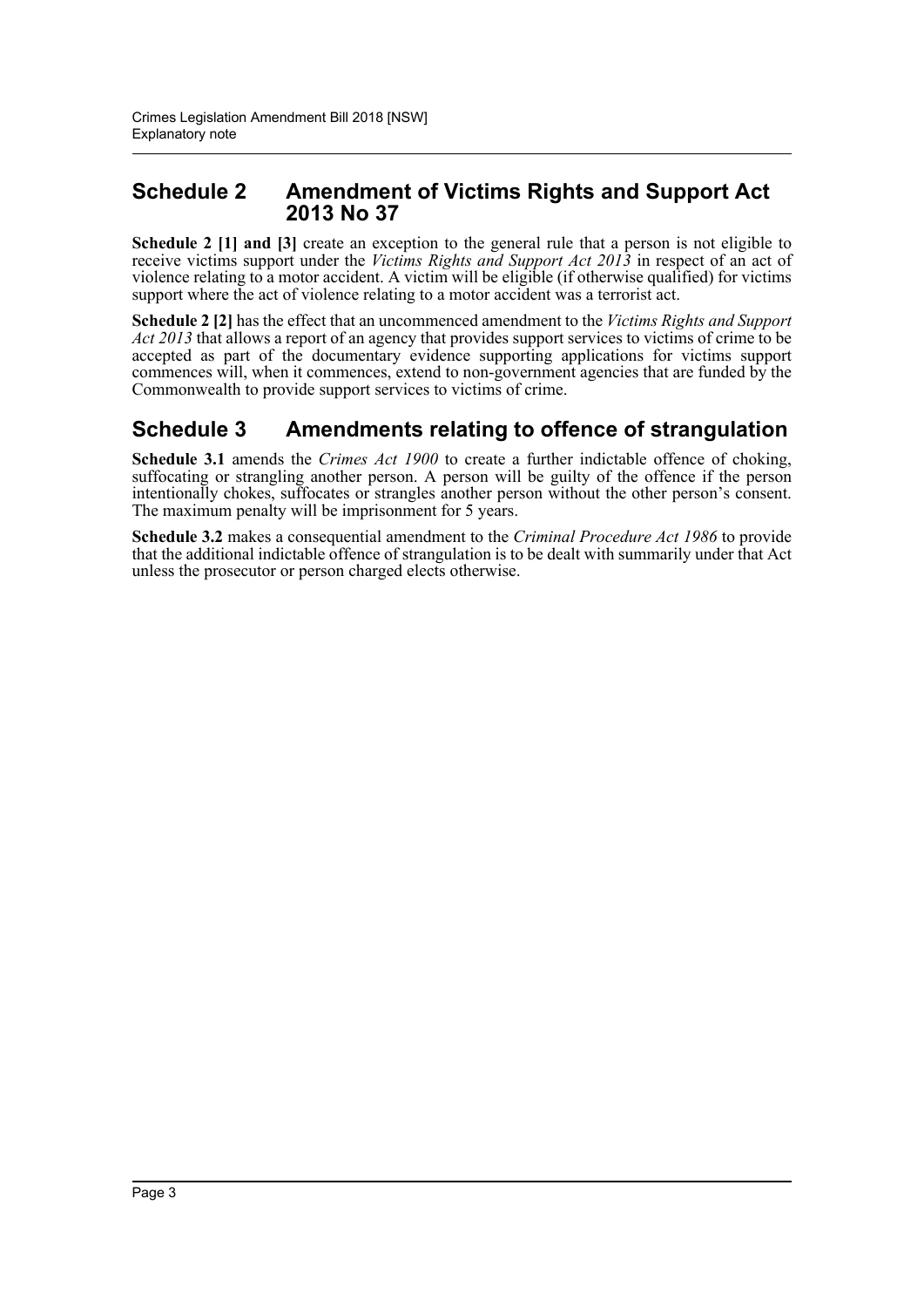First print



New South Wales

# **Crimes Legislation Amendment Bill 2018**

# **Contents**

|                                                               | Page          |
|---------------------------------------------------------------|---------------|
| Name of Act                                                   | 2             |
| Commencement                                                  | $\mathcal{P}$ |
| Amendment of Crimes (Domestic and Personal Violence) Act 2007 |               |
|                                                               |               |
| Amendment of Victims Rights and Support Act 2013 No 37        |               |
| Amendments relating to offence of strangulation               |               |
|                                                               | <b>No 80</b>  |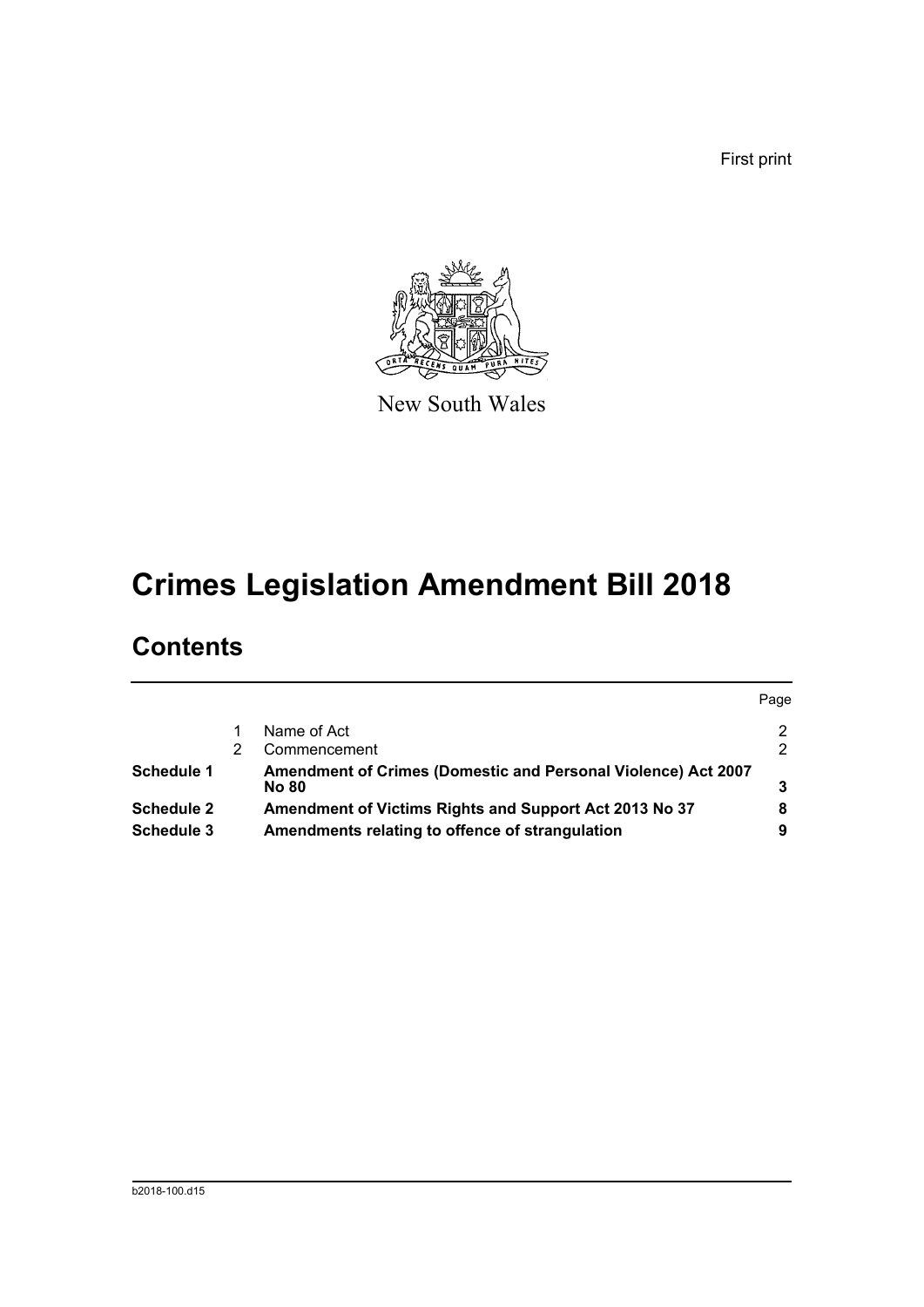

New South Wales

# **Crimes Legislation Amendment Bill 2018**

No , 2018

#### **A Bill for**

An Act to make miscellaneous amendments to various Acts with respect to the making, duration and variation of apprehended domestic violence orders, eligibility for victims support and a further indictable offence of choking, suffocating or strangulation.

See also the *Crimes (Domestic and Personal Violence) Amendment Bill 2018*, the *Mental Health (Forensic Provisions) Amendment (Victims) Bill 2018* and the *Victims Rights and Support Amendment (Motor Vehicles) Bill 2018*.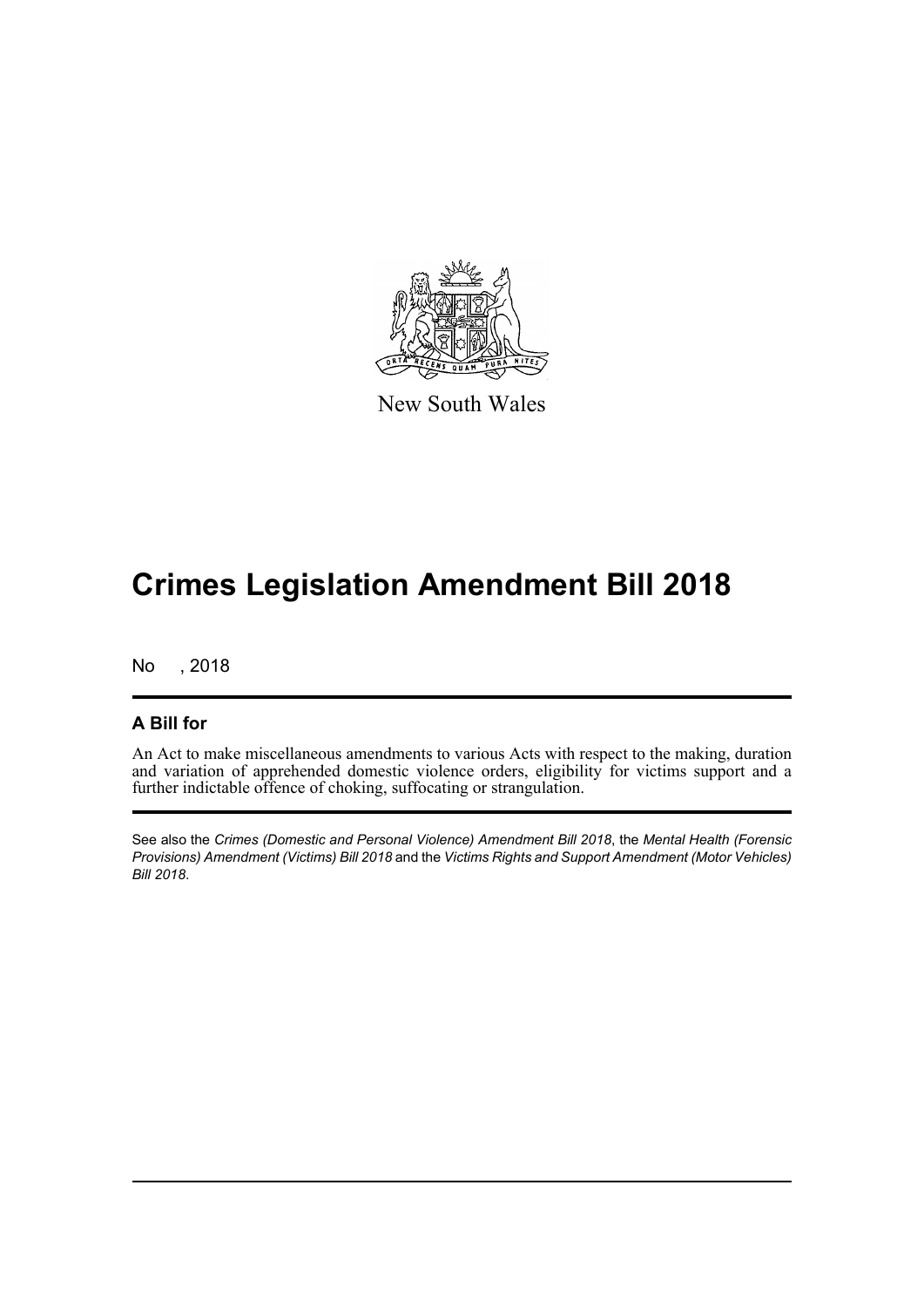<span id="page-5-1"></span><span id="page-5-0"></span>

|     | The Legislature of New South Wales enacts:                                                                                                                                                                            | 1                        |
|-----|-----------------------------------------------------------------------------------------------------------------------------------------------------------------------------------------------------------------------|--------------------------|
|     | Name of Act                                                                                                                                                                                                           | $\overline{2}$           |
|     | This Act is the Crimes Legislation Amendment Act 2018.                                                                                                                                                                | 3                        |
|     | Commencement                                                                                                                                                                                                          | $\overline{4}$           |
| (1) | Except as provided by this section, this Act commences on a day or days to be<br>appointed by proclamation.                                                                                                           | 5<br>6                   |
| (2) | Schedule $2$ [2] commences on the date of commencement of Schedule 1 [3] to the<br>Victims Rights and Support Amendment (Statutory Review) Act 2018, or on the date<br>of assent to this Act, whichever occurs later. | $\overline{7}$<br>8<br>9 |
| (3) | Schedule 3 commences on 1 December 2018, or on the date of assent to this Act,<br>whichever occurs later.                                                                                                             | 10<br>11                 |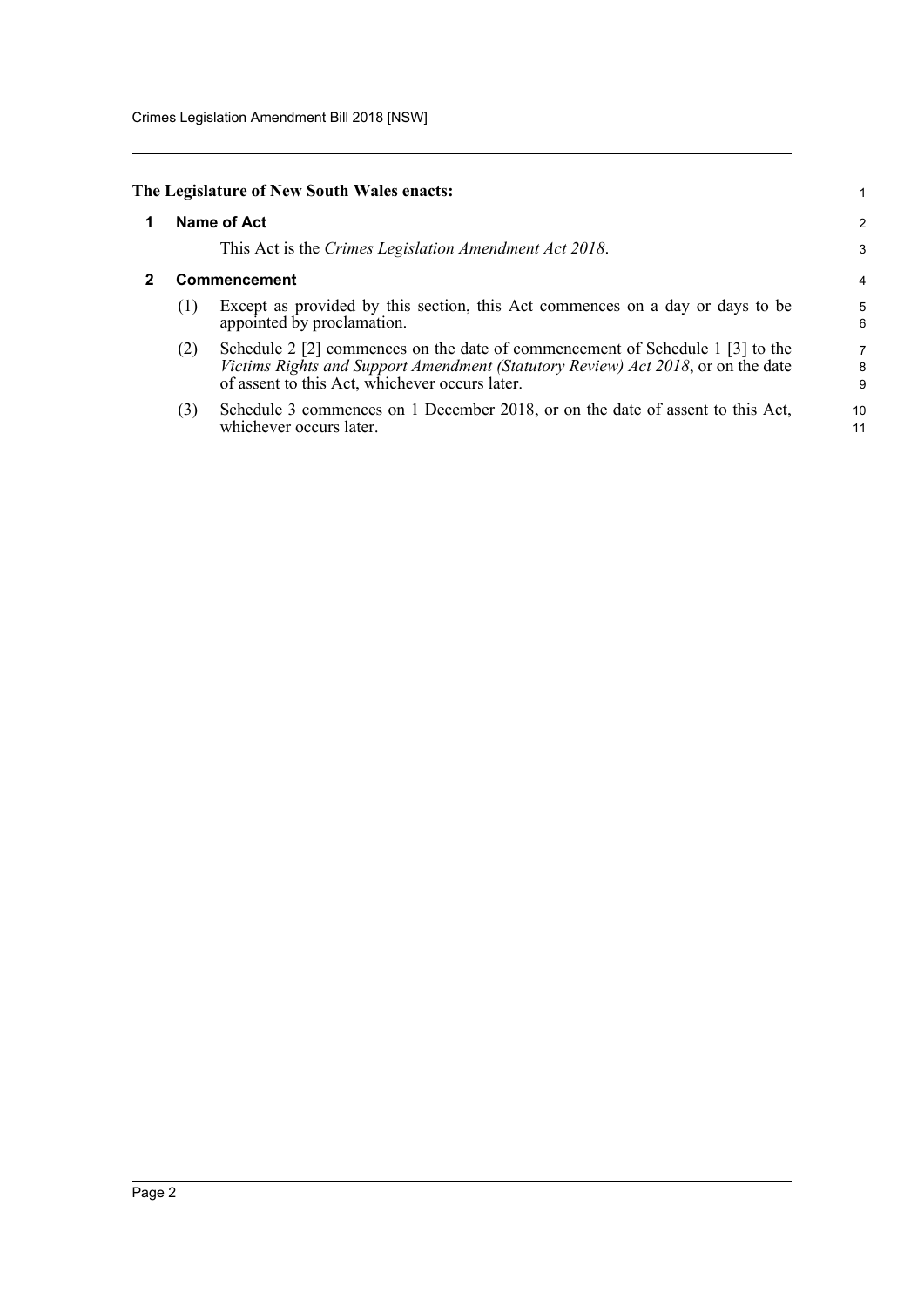### <span id="page-6-0"></span>**Schedule 1 Amendment of Crimes (Domestic and Personal Violence) Act 2007 No 80**

1

|     |      |                     | Violence) Act 2007 No 80                                                                                                                                                                                                                                                                                                                                     | $\boldsymbol{2}$           |
|-----|------|---------------------|--------------------------------------------------------------------------------------------------------------------------------------------------------------------------------------------------------------------------------------------------------------------------------------------------------------------------------------------------------------|----------------------------|
| [1] |      |                     | Section 39 Final order to be made on guilty plea or guilt finding for serious offence                                                                                                                                                                                                                                                                        | 3                          |
|     |      |                     | Insert after section $39(2)$ :                                                                                                                                                                                                                                                                                                                               | 4                          |
|     |      | (2A)                | In the case of an apprehended domestic violence order, the period of the order<br>is to be determined in accordance with section 79C.                                                                                                                                                                                                                        | 5<br>6                     |
| [2] |      | <b>Section 49AA</b> |                                                                                                                                                                                                                                                                                                                                                              | $\overline{7}$             |
|     |      |                     | Insert after section 49:                                                                                                                                                                                                                                                                                                                                     | 8                          |
|     | 49AA |                     | Period for which apprehended domestic violence order sought                                                                                                                                                                                                                                                                                                  | 9                          |
|     |      | (1)                 | The <i>default period</i> for an apprehended domestic violence order is as follows:                                                                                                                                                                                                                                                                          | 10                         |
|     |      |                     | if the order relates to a defendant who is 18 years of age or older—<br>(a)<br>2 years,                                                                                                                                                                                                                                                                      | 11<br>12                   |
|     |      |                     | if the order relates to a defendant who is under 18 years of age—1 year.<br>(b)                                                                                                                                                                                                                                                                              | 13                         |
|     |      | (2)                 | An application for an apprehended domestic violence order is taken to include<br>a request that the order remain in force for the default period.                                                                                                                                                                                                            | 14<br>15                   |
|     |      | (3)                 | Despite subsection (2), an applicant may request a period that is different to<br>the default period.                                                                                                                                                                                                                                                        | 16<br>17                   |
|     |      | (4)                 | If the defendant is 18 years of age or older the applicant may request an<br>indefinite period.                                                                                                                                                                                                                                                              | 18<br>19                   |
|     |      | (5)                 | An applicant may request a period that is longer than the default period if the<br>defendant:                                                                                                                                                                                                                                                                | 20<br>21                   |
|     |      |                     | has been convicted of a domestic violence offence (whether in relation<br>(a)<br>to the protected person, or any other person), or                                                                                                                                                                                                                           | 22<br>23                   |
|     |      |                     | has been convicted of a contravention of an apprehended domestic<br>(b)<br>violence order (whether that order was made in relation to the protected<br>person or any other person), or                                                                                                                                                                       | 24<br>25<br>26             |
|     |      |                     | is alleged to have engaged in conduct that, in the opinion of the<br>(c)<br>applicant, means that a longer period than 2 years is warranted to ensure<br>the safety and protection of the protected person, or                                                                                                                                               | 27<br>28<br>29             |
|     |      |                     | is alleged to have committed a domestic violence offence and the nature<br>(d)<br>of the alleged offence warrants, in the opinion of the applicant, a longer<br>period than 2 years, or                                                                                                                                                                      | 30<br>31<br>32             |
|     |      |                     | has been sentenced to, or is serving, a term of imprisonment in relation<br>(e)<br>to a domestic violence offence committed against the protected person<br>in which case the period must be determined in accordance with<br>section 79C and may include a period of more than 2 years after the end<br>of the defendant's sentence for that offence.       | 33<br>34<br>35<br>36<br>37 |
|     |      | (6)                 | An applicant who requests a period that is longer than the default period must<br>specify the reasons for seeking that longer period.                                                                                                                                                                                                                        | 38<br>39                   |
|     |      | (7)                 | If, after an application is made, the applicant becomes aware that the defendant<br>has been sentenced to, or is serving, a term of imprisonment in relation to a<br>domestic violence offence committed against the protected person, the<br>applicant may make an oral submission to the court to vary the period sought,<br>having regard to section 79C. | 40<br>41<br>42<br>43<br>44 |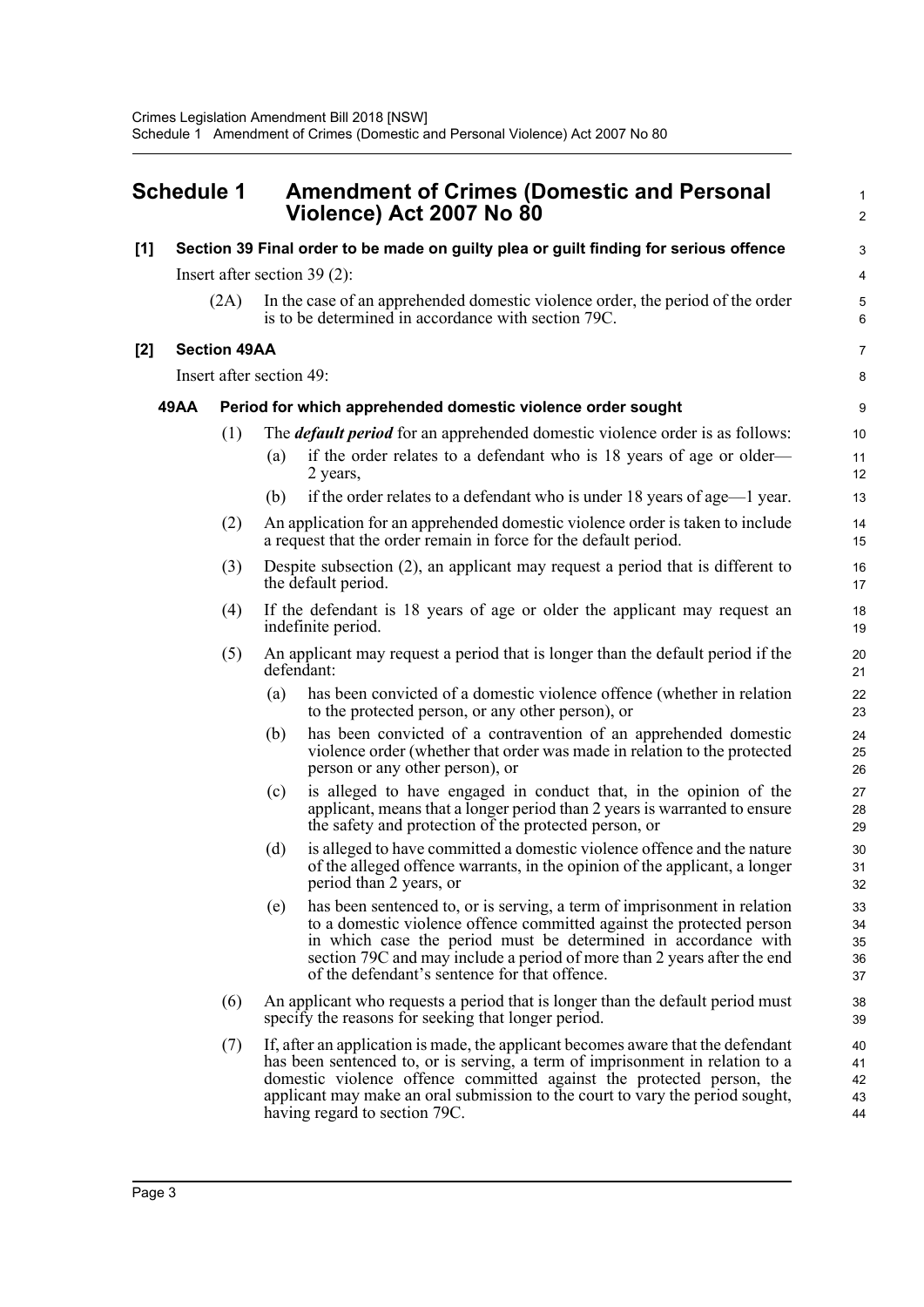| $\left[3\right]$ |     | <b>Section 73A</b> |                                                                                                                                                                                                                                                                                                     | 1                       |
|------------------|-----|--------------------|-----------------------------------------------------------------------------------------------------------------------------------------------------------------------------------------------------------------------------------------------------------------------------------------------------|-------------------------|
|                  |     |                    | Insert after section 73:                                                                                                                                                                                                                                                                            | $\overline{\mathbf{c}}$ |
|                  | 73A |                    | Variation of interim or final apprehended domestic violence order by police                                                                                                                                                                                                                         | 3                       |
|                  |     | (1)                | The conditions of an apprehended domestic violence order or an interim<br>apprehended domestic violence order (the <i>existing order</i> ) relating to a<br>defendant who is aged 16 years or older may be varied by a police officer (a<br><i>police variation</i> ).                              | 4<br>5<br>6<br>7        |
|                  |     | (2)                | A police officer may make a police variation only if there has been a change<br>in circumstances since the existing order was made, resulting in an increased<br>risk to the safety of the protected person that requires an urgent response, and<br>the officer is of the opinion that:            | 8<br>9<br>10<br>11      |
|                  |     |                    | the increased risk cannot be addressed under the existing order, and<br>(a)                                                                                                                                                                                                                         | 12                      |
|                  |     |                    | there are reasonable grounds for the urgent making of the police<br>(b)<br>variation (including, but not limited to, that the increased risk cannot be<br>addressed by an application for variation of the existing order), and                                                                     | 13<br>14<br>15          |
|                  |     |                    | the variation is appropriate to address the increased risk.<br>(c)                                                                                                                                                                                                                                  | 16                      |
|                  |     | (3)                | A police officer must not make a police variation in relation to an existing<br>order unless the police officer has had regard to:                                                                                                                                                                  | 17<br>18                |
|                  |     |                    | any views expressed by or on behalf of the protected person, and<br>(a)                                                                                                                                                                                                                             | 19                      |
|                  |     |                    | the circumstances of the defendant.<br>(b)                                                                                                                                                                                                                                                          | 20                      |
|                  |     | (4)                | A police officer must not make a police variation to an existing order if doing<br>so decreases the protection afforded to the protected person.                                                                                                                                                    | 21<br>22                |
|                  |     | (5)                | A police variation is of no effect unless it has been made or approved by a<br>senior police officer.                                                                                                                                                                                               | 23<br>24                |
|                  |     | (6)                | A police variation takes effect when notice of the police variation is served on<br>the defendant.                                                                                                                                                                                                  | 25<br>26                |
|                  |     | (7)                | For the purposes of this Part, a police variation is taken to be an application to<br>the appropriate court for a variation of the conditions of the existing order.                                                                                                                                | 27<br>28                |
|                  |     | (8)                | Notice of the police variation served on the defendant is to contain a direction<br>for the appearance of the defendant at a hearing of the application on a day<br>specified in the notice, being a day that is not more than 28 days after the day<br>on which the police variation takes effect. | 29<br>30<br>31<br>32    |
|                  |     | (9)                | The day specified in the notice must be the earliest date on which the matter<br>can be listed at the appropriate court.                                                                                                                                                                            | 33<br>34                |
|                  |     | (10)               | An appropriate court, when hearing the application, may determine to:<br>vary the conditions of the existing order in accordance with the police<br>(a)<br>variation, or<br>vary the conditions of the existing order in some other way to address<br>(b)                                           | 35<br>36<br>37<br>38    |
|                  |     |                    | the increased risk, or<br>not vary the conditions of the existing order.<br>(c)                                                                                                                                                                                                                     | 39<br>40                |
|                  |     | (11)               | The police variation, including any variation to the existing order, is revoked:                                                                                                                                                                                                                    | 41                      |
|                  |     |                    | when the court makes a determination under subsection $(10)$ , or<br>(a)                                                                                                                                                                                                                            | 42                      |
|                  |     |                    | if the court does not make a determination within 28 days after the<br>(b)<br>police variation takes effect—28 days after the police variation takes<br>effect.                                                                                                                                     | 43<br>44<br>45          |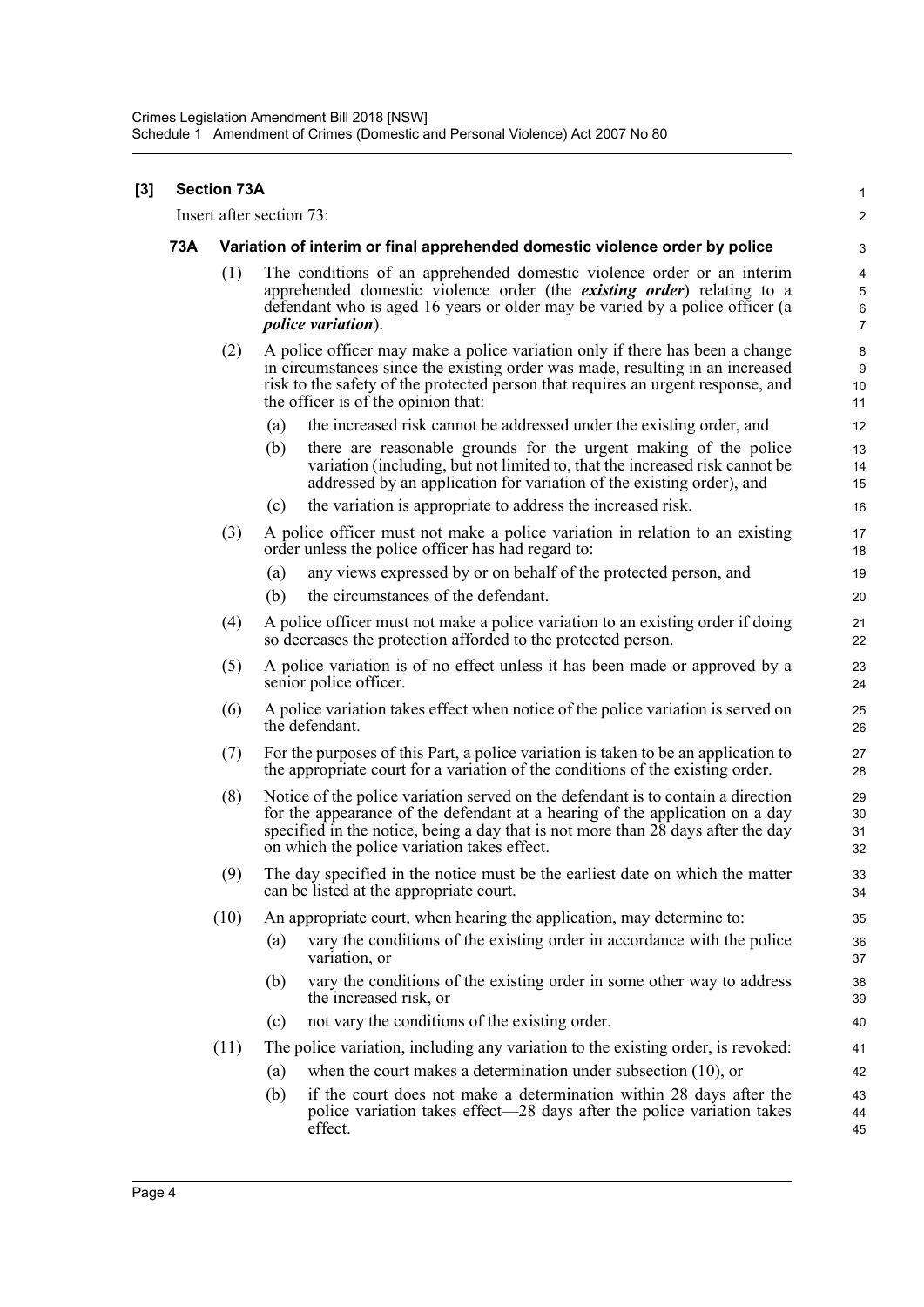|                     |     | (12) | If a court makes a determination under subsection $(10)$ with respect to a police<br>variation, a subsequent police variation cannot be made under this section in<br>relation to the same risk to the safety of the protected person that gave rise to<br>the earlier police variation. | 1<br>$\overline{\mathbf{c}}$<br>3<br>4 |
|---------------------|-----|------|------------------------------------------------------------------------------------------------------------------------------------------------------------------------------------------------------------------------------------------------------------------------------------------|----------------------------------------|
| [4]                 |     |      | Section 79 Duration of apprehended personal violence orders                                                                                                                                                                                                                              | 5                                      |
|                     |     |      | Omit "final apprehended violence order" from section 79 (1).                                                                                                                                                                                                                             | 6                                      |
|                     |     |      | Insert instead "apprehended personal violence order".                                                                                                                                                                                                                                    | 7                                      |
| $\lbrack 5 \rbrack$ |     |      | Sections 79A-79C                                                                                                                                                                                                                                                                         | 8                                      |
|                     |     |      | Insert after section 79:                                                                                                                                                                                                                                                                 | 9                                      |
|                     | 79A |      | Duration of apprehended domestic violence orders                                                                                                                                                                                                                                         | 10                                     |
|                     |     | (1)  | The <i>default period</i> for an apprehended domestic violence order is as follows:<br>if the order relates to a defendant who is 18 years of age or older—<br>(a)<br>2 years,<br>(b)<br>if the order relates to a defendant who is under 18 years of age—1 year.                        | 11<br>12<br>13<br>14                   |
|                     |     | (2)  | An apprehended domestic violence order remains in force for the default<br>period unless a different period is specified by the court.                                                                                                                                                   | 15<br>16                               |
|                     |     | (3)  | The court may specify a different period if it is of the opinion that the different<br>period is sufficient to ensure the safety and protection of the protected person.                                                                                                                 | 17<br>18                               |
|                     |     | (4)  | In making its decision about whether to specify a different period for an order<br>to remain in force, the court may have regard to the following:                                                                                                                                       | 19<br>20                               |
|                     |     |      | the period sought by the applicant under section 49AA,<br>(a)                                                                                                                                                                                                                            | 21                                     |
|                     |     |      | the nature of the domestic violence,<br>(b)                                                                                                                                                                                                                                              | 22                                     |
|                     |     |      | (c)<br>the history of the domestic violence, including whether the defendant<br>has previously contravened an apprehended domestic violence order or<br>been found guilty of a domestic violence offence,                                                                                | 23<br>24<br>25                         |
|                     |     |      | the seriousness and frequency of the domestic violence,<br>(d)                                                                                                                                                                                                                           | 26                                     |
|                     |     |      | the extent to which the length of the period of the order is likely to have<br>(e)<br>an impact on the safety and protection of:                                                                                                                                                         | 27<br>28                               |
|                     |     |      | the protected person, and<br>(i)<br>any child with whom the protected person has a domestic<br>(ii)<br>relationship,                                                                                                                                                                     | 29<br>30<br>31                         |
|                     |     |      | (f)<br>the views of the protected person in relation to the length of the period,<br>and any other factors relevant to the protected person,                                                                                                                                             | 32<br>33                               |
|                     |     |      | whether the defendant is under the age of 18 years and, if so, the likely<br>(g)<br>impact of an order of more than 12 months duration,                                                                                                                                                  | 34<br>35                               |
|                     |     |      | any relevant circumstances of the defendant,<br>(h)                                                                                                                                                                                                                                      | 36                                     |
|                     |     |      | any other matter the court considers relevant.<br>(i)                                                                                                                                                                                                                                    | 37                                     |
|                     |     | (5)  | A court may, but is not required to, have regard to the matters set out in<br>subsection $(4)$ if:                                                                                                                                                                                       | 38<br>39                               |
|                     |     |      | the defendant consents to the period sought by the applicant under<br>(a)<br>section 49AA, or                                                                                                                                                                                            | 40<br>41                               |
|                     |     |      | the period for which the order is sought is not more than the default<br>(b)<br>period.                                                                                                                                                                                                  | 42<br>43                               |

**[5] Sections 79A–79C**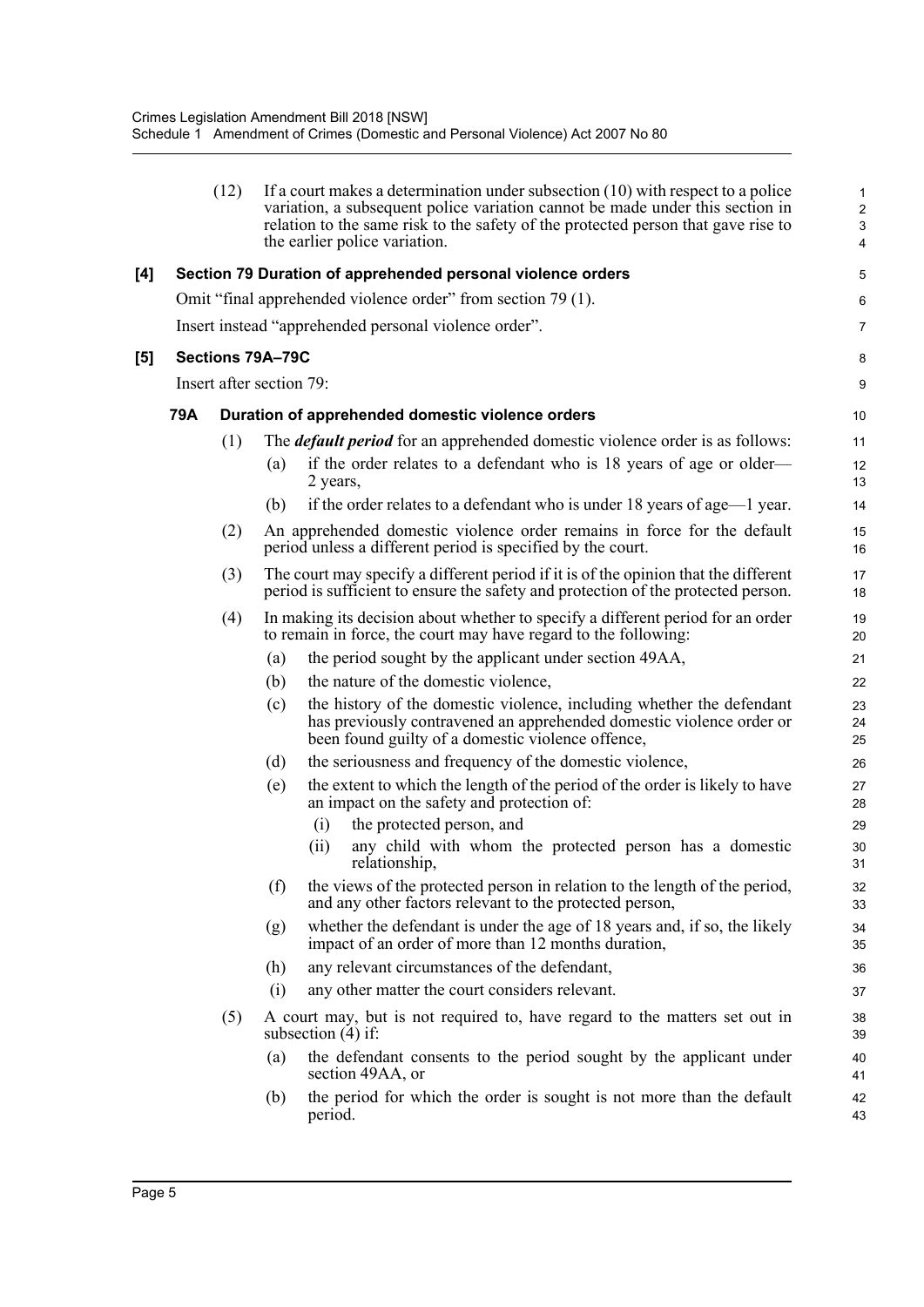|     | (6) |                                                                                                                                                                                                                    | The court is not to specify a period that is more than the default period unless<br>the court is satisfied that the defendant has been given a reasonable<br>opportunity to be heard.                                                                                                                      | 1<br>$\overline{c}$<br>3 |  |
|-----|-----|--------------------------------------------------------------------------------------------------------------------------------------------------------------------------------------------------------------------|------------------------------------------------------------------------------------------------------------------------------------------------------------------------------------------------------------------------------------------------------------------------------------------------------------|--------------------------|--|
|     | (7) |                                                                                                                                                                                                                    | This section is subject to sections 73, 73A and 79C.                                                                                                                                                                                                                                                       | 4                        |  |
| 79B |     |                                                                                                                                                                                                                    | Apprehended domestic violence orders may be of indefinite duration                                                                                                                                                                                                                                         | 5                        |  |
|     | (1) |                                                                                                                                                                                                                    | A court, when determining the period of an apprehended domestic violence<br>order under section 79A, may determine that the order remain in force for an<br>indefinite period (an <i>indefinite order</i> ) if the court is satisfied that:                                                                | 6<br>$\overline{7}$<br>8 |  |
|     |     | (a)                                                                                                                                                                                                                | the applicant has sought an indefinite order, and                                                                                                                                                                                                                                                          | 9                        |  |
|     |     | (b)                                                                                                                                                                                                                | the order relates to a defendant who is 18 years of age or older, and                                                                                                                                                                                                                                      | 10                       |  |
|     |     | (c)                                                                                                                                                                                                                | there are circumstances giving rise to a significant and ongoing risk of<br>death or serious physical or psychological harm to the protected person<br>or any dependants of the protected person, and                                                                                                      | 11<br>12<br>13           |  |
|     |     | (d)                                                                                                                                                                                                                | that risk cannot be adequately mitigated by an order of limited duration.                                                                                                                                                                                                                                  | 14                       |  |
|     | (2) | have regard to:                                                                                                                                                                                                    | In determining whether there are circumstances giving rise to a significant and<br>ongoing risk of death or serious physical or psychological harm to the<br>protected person or any dependants of the protected person, the court must                                                                    | 15<br>16<br>17<br>18     |  |
|     |     | (a)                                                                                                                                                                                                                | any prior conviction of the defendant for a domestic violence offence,<br>including for a contravention of any other apprehended domestic<br>violence order in relation to the protected person or any other person<br>who was the protected person under that order, and                                  | 19<br>20<br>21<br>22     |  |
|     |     | (b)                                                                                                                                                                                                                | the conduct of the defendant in respect of the protected person that is<br>relevant to the risk of death or serious physical or psychological harm,<br>such as assaults, stalking, threats to kill or use of weapons, and                                                                                  | 23<br>24<br>25           |  |
|     |     | (c)                                                                                                                                                                                                                | the nature, number and timing of the incidents involved in the conduct<br>referred to in paragraphs $(a)$ and $(b)$ .                                                                                                                                                                                      | 26<br>27                 |  |
|     | (3) |                                                                                                                                                                                                                    | If a court makes an indefinite order, the order remains in force until varied,<br>revoked or set aside on appeal.                                                                                                                                                                                          | 28<br>29                 |  |
|     | (4) |                                                                                                                                                                                                                    | A person against whom an indefinite order is made may make an application<br>for the variation or revocation of the order only by leave of the court.                                                                                                                                                      | 30<br>31                 |  |
|     | (5) | The court may grant leave to make an application referred to in subsection $(4)$<br>only if the court is satisfied that there has been a significant change in<br>circumstances since the relevant order was made. |                                                                                                                                                                                                                                                                                                            |                          |  |
| 79C |     |                                                                                                                                                                                                                    | Duration of apprehended domestic violence order if defendant is in prison                                                                                                                                                                                                                                  | 35                       |  |
|     | (1) |                                                                                                                                                                                                                    | An apprehended domestic violence order made against a person who is<br>18 years of age or older who has been sentenced to, or is serving, a term of<br>imprisonment for a domestic violence offence against the protected person<br>(the <i>relevant domestic violence offence</i> ) remains in force for: | 36<br>37<br>38<br>39     |  |
|     |     | (a)                                                                                                                                                                                                                | the duration of that person's sentence for the relevant domestic violence<br>offence (the <i>head sentence</i> ), and                                                                                                                                                                                      | 40<br>41                 |  |
|     |     | (b)                                                                                                                                                                                                                | an additional 2 years after the head sentence ends.                                                                                                                                                                                                                                                        | 42                       |  |
|     | (2) | appropriate to do so.                                                                                                                                                                                              | A court may vary the period under subsection $(1)$ (b) if, after having regard to<br>the matters specified in section $79A$ (4), the court is satisfied that it is                                                                                                                                         | 43<br>44<br>45           |  |
|     |     |                                                                                                                                                                                                                    |                                                                                                                                                                                                                                                                                                            |                          |  |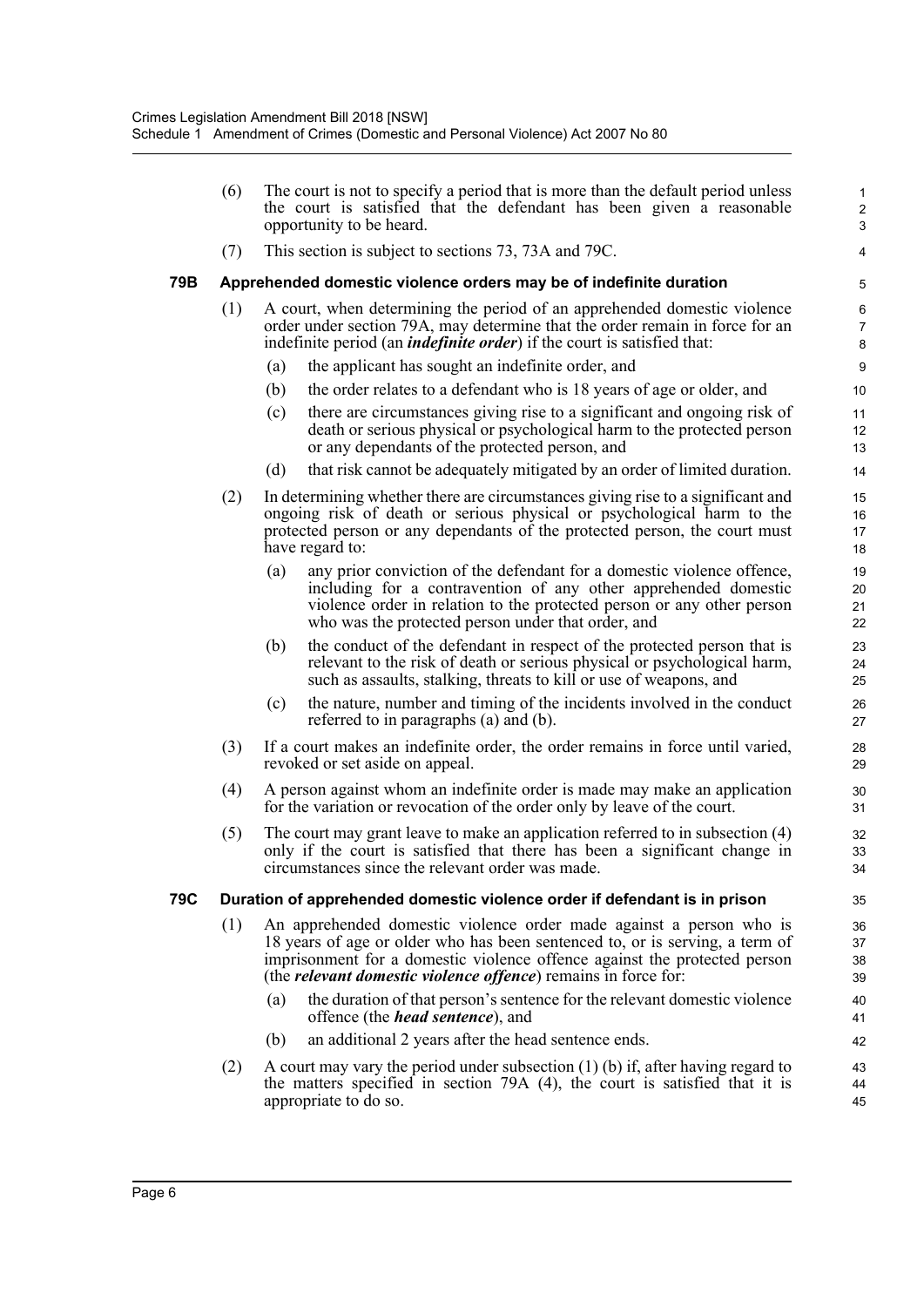|     | (3)    | For the purposes of subsection (1), the date on which the apprehended<br>domestic violence order comes into force may be a day that is before the day<br>on which the person starts serving the person's term of imprisonment.                         | 1<br>$\overline{\mathbf{c}}$<br>3 |
|-----|--------|--------------------------------------------------------------------------------------------------------------------------------------------------------------------------------------------------------------------------------------------------------|-----------------------------------|
|     | (4)    | Subsection (1) does not apply to an apprehended domestic violence order that<br>is specified as being of indefinite duration.                                                                                                                          | 4<br>5                            |
| [6] |        | Schedule 1 Savings, transitional and other provisions                                                                                                                                                                                                  | 6                                 |
|     |        | Insert at the end of the Schedule, with appropriate Part and clause numbering:                                                                                                                                                                         | 7                                 |
|     | Part   | Provisions consequent on enactment of Crimes<br><b>Legislation Amendment Act 2018</b>                                                                                                                                                                  | 8<br>9                            |
|     |        | <b>Definition</b>                                                                                                                                                                                                                                      | 10                                |
|     |        | In this Part:                                                                                                                                                                                                                                          | 11                                |
|     |        | <b>amending Act</b> means the Crimes Legislation Amendment Act 2018.                                                                                                                                                                                   | 12                                |
|     |        | Application of amendment about content of applications                                                                                                                                                                                                 | 13                                |
|     |        | Section 49AA, as inserted by the amending Act, applies only to an application<br>for an apprehended domestic violence order made after the commencement of<br>the section.                                                                             | 14<br>15<br>16                    |
|     |        | Amendment about variations of orders extends to variation of existing orders                                                                                                                                                                           | 17                                |
|     |        | Section 73A, as inserted by the amending Act, extends to the variation of a<br>final apprehended domestic violence order or an interim apprehended<br>domestic violence order that was in force immediately before the<br>commencement of the section. | 18<br>19<br>20<br>21              |
|     | orders | Amendments about duration of orders do not apply to current applications or                                                                                                                                                                            | 22<br>23                          |
|     | (1)    | An application for an apprehended domestic violence order made but not<br>finally determined before the commencement of sections 79A–79C, as<br>inserted by the amending Act, is to be dealt with as if those sections had not<br>commenced.           | 24<br>25<br>26<br>27              |
|     | (2)    | Sections 79A–79C, as inserted by the amending Act, apply only to<br>apprehended domestic violence orders made after the commencement of those<br>sections.                                                                                             | 28<br>29<br>30                    |
|     |        |                                                                                                                                                                                                                                                        |                                   |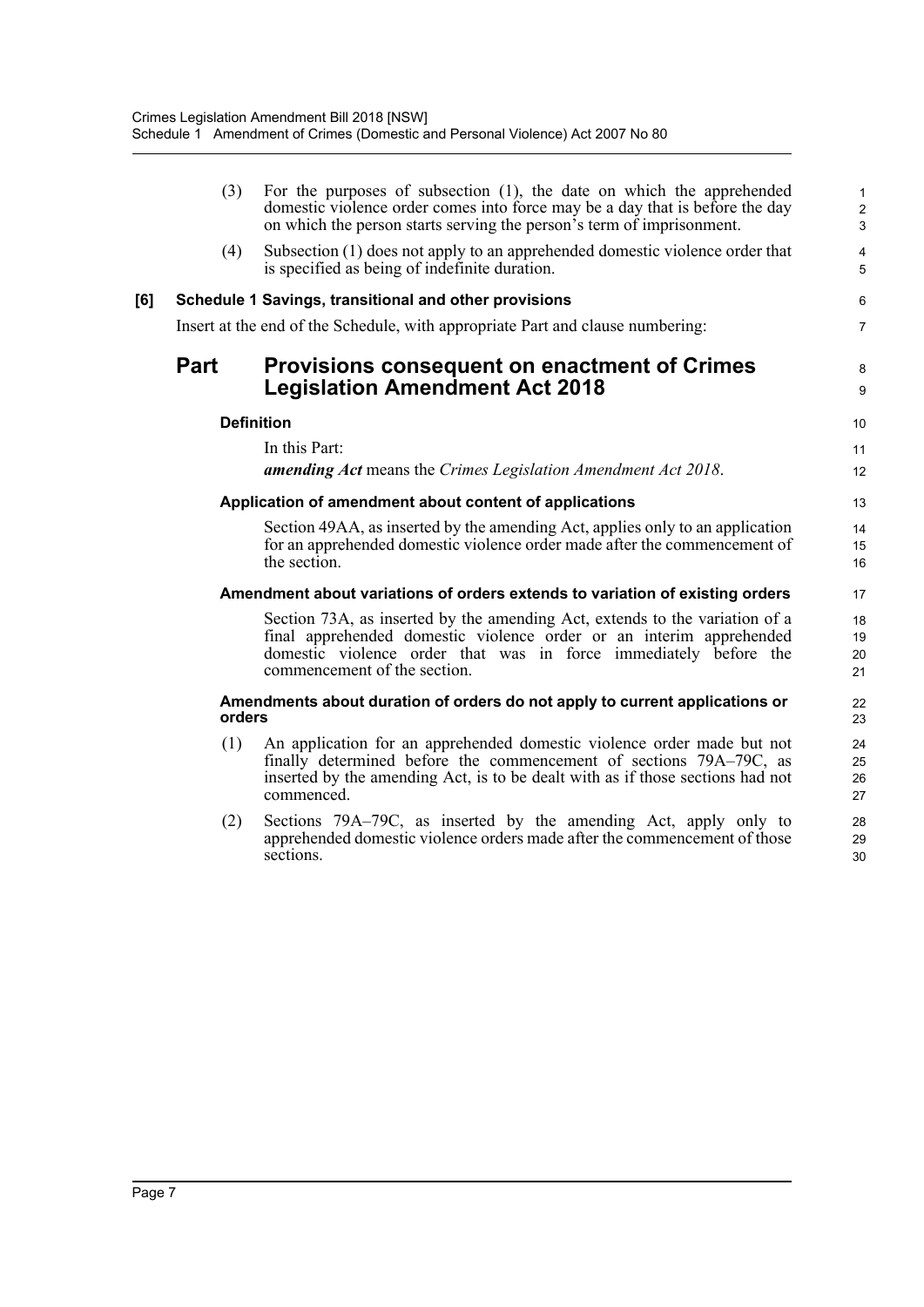<span id="page-11-0"></span>

| <b>Schedule 2</b> |                                                       | <b>Amendment of Victims Rights and Support Act</b><br>2013 No 37                                                                                                                                                                   |                |  |  |  |
|-------------------|-------------------------------------------------------|------------------------------------------------------------------------------------------------------------------------------------------------------------------------------------------------------------------------------------|----------------|--|--|--|
| [1]               |                                                       | Section 25 Persons not eligible for support                                                                                                                                                                                        | 3              |  |  |  |
|                   |                                                       | Insert before section $25(3)$ :                                                                                                                                                                                                    | 4              |  |  |  |
|                   | (2B)                                                  | Exception to ineligibility for motor vehicle accidents                                                                                                                                                                             | 5              |  |  |  |
|                   |                                                       | Despite subsection (2), a primary victim and a family victim are eligible to<br>receive victims support in respect of an act of violence that was a terrorist act<br>within the meaning of the Terrorism (Police Powers) Act 2002. | 6<br>7<br>8    |  |  |  |
| [2]               | <b>Section 39 Documentary evidence</b>                |                                                                                                                                                                                                                                    |                |  |  |  |
|                   | Insert after section $39(4)$ :                        |                                                                                                                                                                                                                                    |                |  |  |  |
|                   | (5)                                                   | In this section:                                                                                                                                                                                                                   | 11             |  |  |  |
|                   |                                                       | agency includes a non-government agency funded by the Commonwealth to<br>provide support services to victims of crime.                                                                                                             | 12<br>13       |  |  |  |
| [3]               | Schedule 2 Savings, transitional and other provisions |                                                                                                                                                                                                                                    |                |  |  |  |
|                   |                                                       | Insert at the end of the Schedule, with appropriate Part and clause numbering:                                                                                                                                                     | 15             |  |  |  |
|                   | <b>Part</b>                                           | <b>Provision consequent on enactment of Crimes</b><br><b>Legislation Amendment Act 2018</b>                                                                                                                                        | 16<br>17       |  |  |  |
|                   |                                                       | Application of amendments about eligibility for motor vehicle accidents                                                                                                                                                            | 18             |  |  |  |
|                   |                                                       | Section 25 (2B), as inserted by the Crimes Legislation Amendment Act 2018,<br>does not apply to an application for victims support relating to an act of<br>violence that occurred before the commencement of the subsection.      | 19<br>20<br>21 |  |  |  |